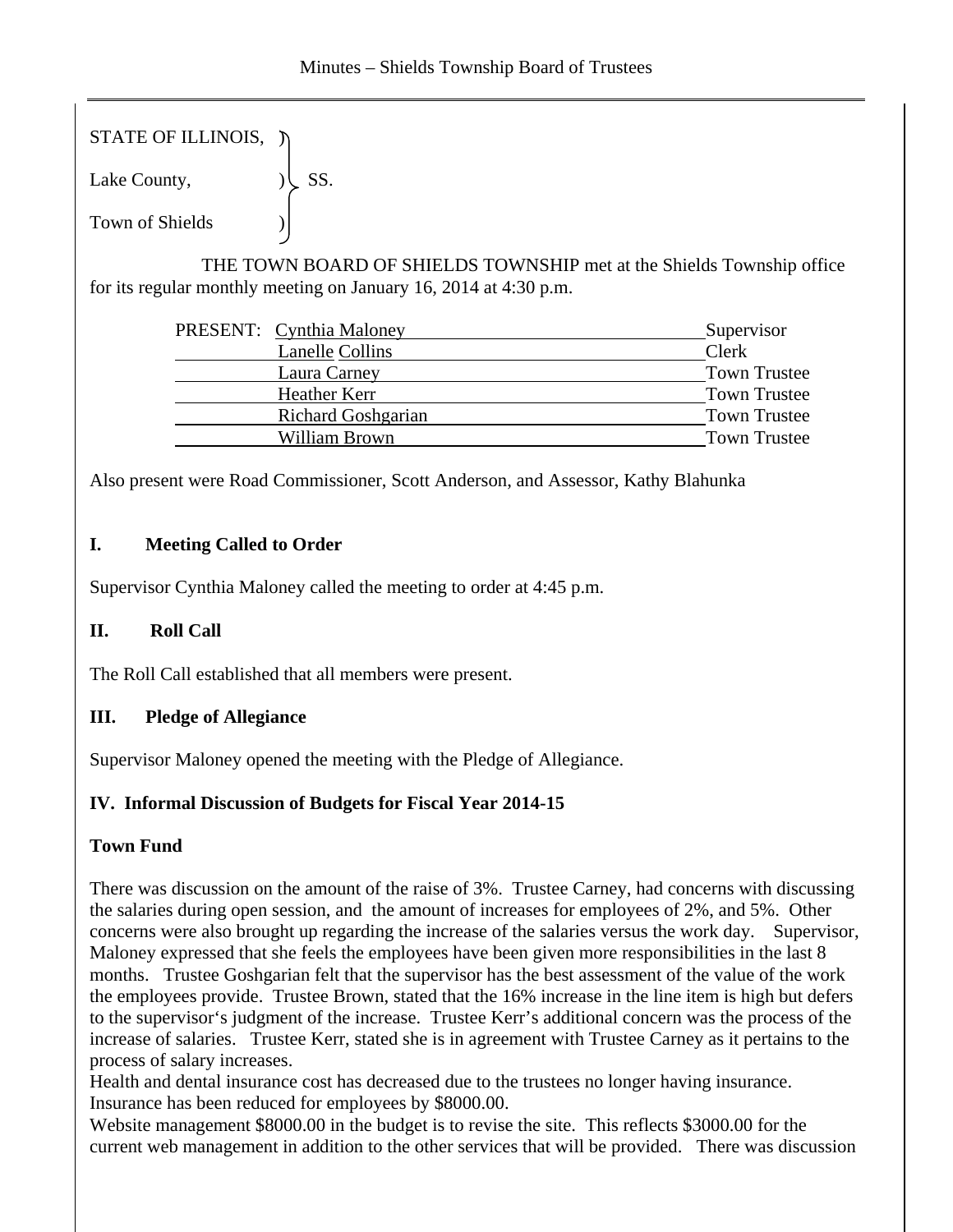on the process of the Senior Taxi Tickets increase number of ticket base the assumption that numbers will increase due to disabled in Lake Forest and Lake Bluff. Equipment leasing for the printer proposed to increase from \$1800.00 to \$2400.00. The assessor's office questions the line item because the assessor's office will not use nor need the new scanner feature. The building and miscellaneous expenses will combine to the amount of \$4500.00.

### **General Assistance and Emergency Assistance**

Good as presented.

## **Road and Bridge**

Staff salaries increased.

### **Assessor's Office**

Staff salaries increased 6%, and insurance decreased. Travel and training 60 hours required every year.

### **V. For Action -Consideration of Minutes from the Previous Town Board Meetings**

On a motion by Trustee Kerr, and a second by Trustee Brown the minutes of the regular meeting of December 13, 2013 were approved. Voice vote, motion carried.

# **VI. for Action - Payment of Bills**

**A. Town Fund Bills:** On a motion by Trustee Goshgarian, and a second by Trustee Brown the Town Fund bills in the amount of \$55,272,55 were approved for payment, 5 ayes, motion carried.

# **B. Road and Bridge Bills:**

On a motion by Trustee Goshgarian, and a second by Trustee Brown the bills were approved for payment in the amount of \$18,803.50, 5 ayes, motion carried.

# **C. General Assistance Bills:**

On a motion by Trustee Goshgarian and second by Trustee Brown the bills for General Assistance were approved for payment in the amount of \$1220.58, 5 ayes, motion carried.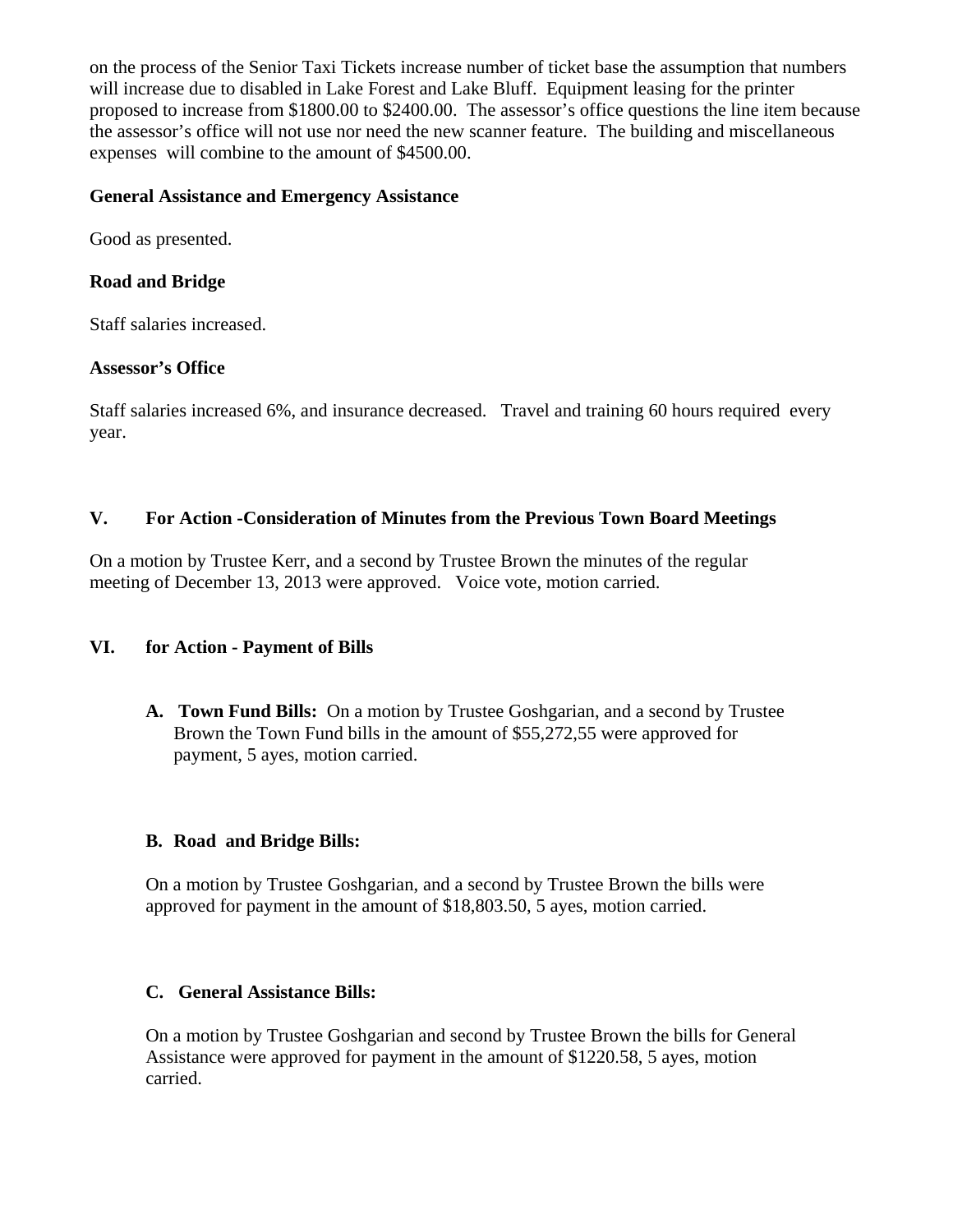### **VII. Public Comments:**

No comments were made.

### **VIII. Old Business:**

Correction to regular meeting schedule approved 12/12/13.

## **IX. New Business:**

.

- **a. For discussion and action: Township Bank relationship Lena Dawson, Lake Forest Bank Lena Dawson of Lake forest Bank & Trust** - Change banking relationship to Lake Forest Bank & Trust due to our current bank not be able provide the needed services required. This change will allow for efficiency in the office and will provide electronic deposit and transfers in addition to a significant savings. Motioned by Trustee Carney and seconded by trustee Brown. Voice vote, motion carried.
- **b. For discussion and action: Rapid Re-housing HUD grant application with Catholic Charities: Brenda O'Connell, Lake County-** Discussed the cost effective way to help families. This program will stabilize housing quickly with subsidized rent. Shields would need to become an agency partner in order to provide the services. The township would receive \$110,000 for the 40 projected households that would be served. The staff would be writing utility and rent checks. MOU would need to be signed. Supervisor Maloney has been directed to move forward with the partnership.

# **c. For discussion and adoption of tentative budgets for FY 2014-15:**

- 1. Town Fund Tabled
- 2. Road and Bridge Fund Tabled
- 3. General Assistance Fund Tabled

# **X. Township Reports:**

- **A. Trustees** -No comments
- **B. Highway Commissioner Scott Anderson -** Running out of salt and will have to by more and possible inflated rates
- **C. Supervisor Cynthia Maloney** No Comments

### **XI. Executive Session:**

At 7:00 p.m. Supervisor Maloney called for a motion to suspend regular session and proceed into executive session. It was motioned by Trustee Kerr and seconded by Trustee Carney, 5 ayes, motioned carried.

At 7:06p.m. Supervisor Maloney called for a motion to convene executive session for the purpose of discussing property. Roll Call, all members present.